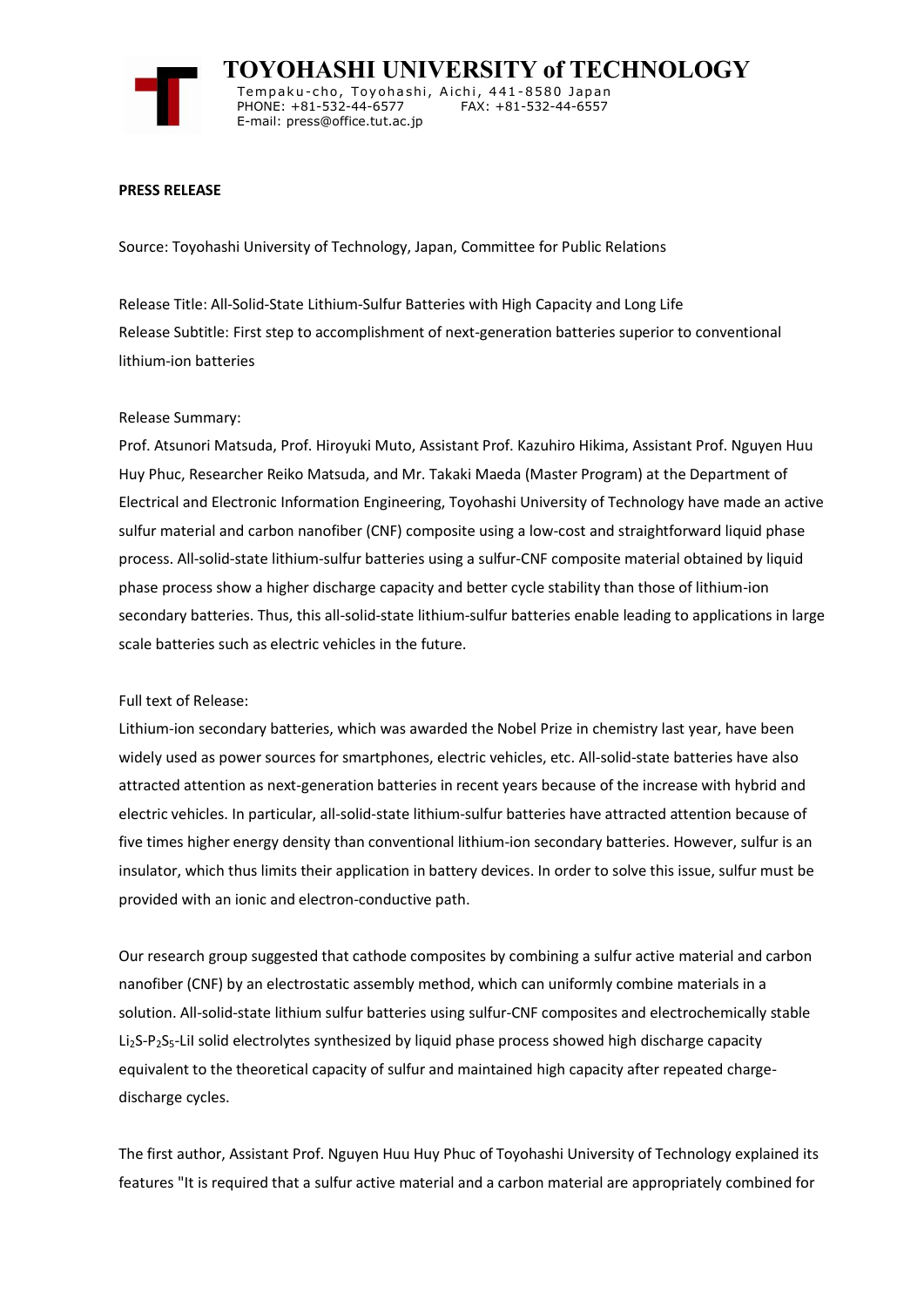

 **TOYOHASHI UNIVERSITY of TECHNOLOGY** Tempaku-cho, Toyohashi, Aichi, 441-8580 Japan<br>PHONE: +81-532-44-6577 FAX: +81-532-44-6557 PHONE: +81-532-44-6577 E-mail: press@office.tut.ac.jp

making high-performance all-solid-state lithium sulfur batteries. Conventionally, sulfur-carbon composites were synthesized by mechanical mixing, liquid mixing using a special organic solvent and complicated methods, in which sulfur is combined with a porous carbon material with a high specific surface area. However, there were few reports that all-solid-state lithium sulfur batteries showed high capacity almost equivalent to the theoretical capacity of sulfur and high cycle stability. Therefore, we focused on making a sulfur-carbon composite using a low-cost and simple electrostatic adsorption method which can uniformly combine nanomaterials. It was confirmed that sulfur at the sulfur-carbon composite synthesized by electrostatic adsorption method was accumulated on carbon nanofiber in the form of sheets. Besides, we constructed all-solid-state lithium sulfur batteries and found that sulfur was fully utilized as an active material. The other merit is that this sulfur-carbon composite can be produced by lower cost than conventional processes."

The electrostatic adsorption method is that larger mother particles and smaller particles are electrostatically adsorbed by adjusting surface charges of the particles using polyelectrolytes in order to induce an electrostatic interaction. Although design of a variety of ceramic composites by the electrostatic adsorption were already reported, the adjustment of the surface charges of sulfur is difficult. However, our research group succeeded in the charge adjustment by using chemical reactions, in which Na2S and S reacted in ion-exchanged water to form aqueous soluble Na<sub>2</sub>S<sub>3</sub>. Therefore, this study achieved a new chemical process by applying the basic principle of electrostatic adsorption.

This method is a low-cost and relatively simple method for preparing sulfur-carbon composites, so it is suitable for mass production. All-solid-state lithium-sulfur batteries using a sulfur active material will be put to practical use by this method. Besides, it is expected the exponential improvement in the energy density of electric vehicles, large-sized power source batteries for household and business use.

## Acknowledgments:

This study was supported by the Advanced Low Carbon Technology Specially Promoted Research for Innovative Next Generation Batteries (ALCA-SPRING, JPMJAL1301) program of the Japan Science and Technology Agency (JST).

## Reference:

Hine K. & Tasaki H. (2019). Active View and Passive View in Virtual Reality Have Different Impacts on Memory and Impression. Frontiers in Psychology. 10:2416. https://doi.org/10.3389/fpsyg.2019.02416